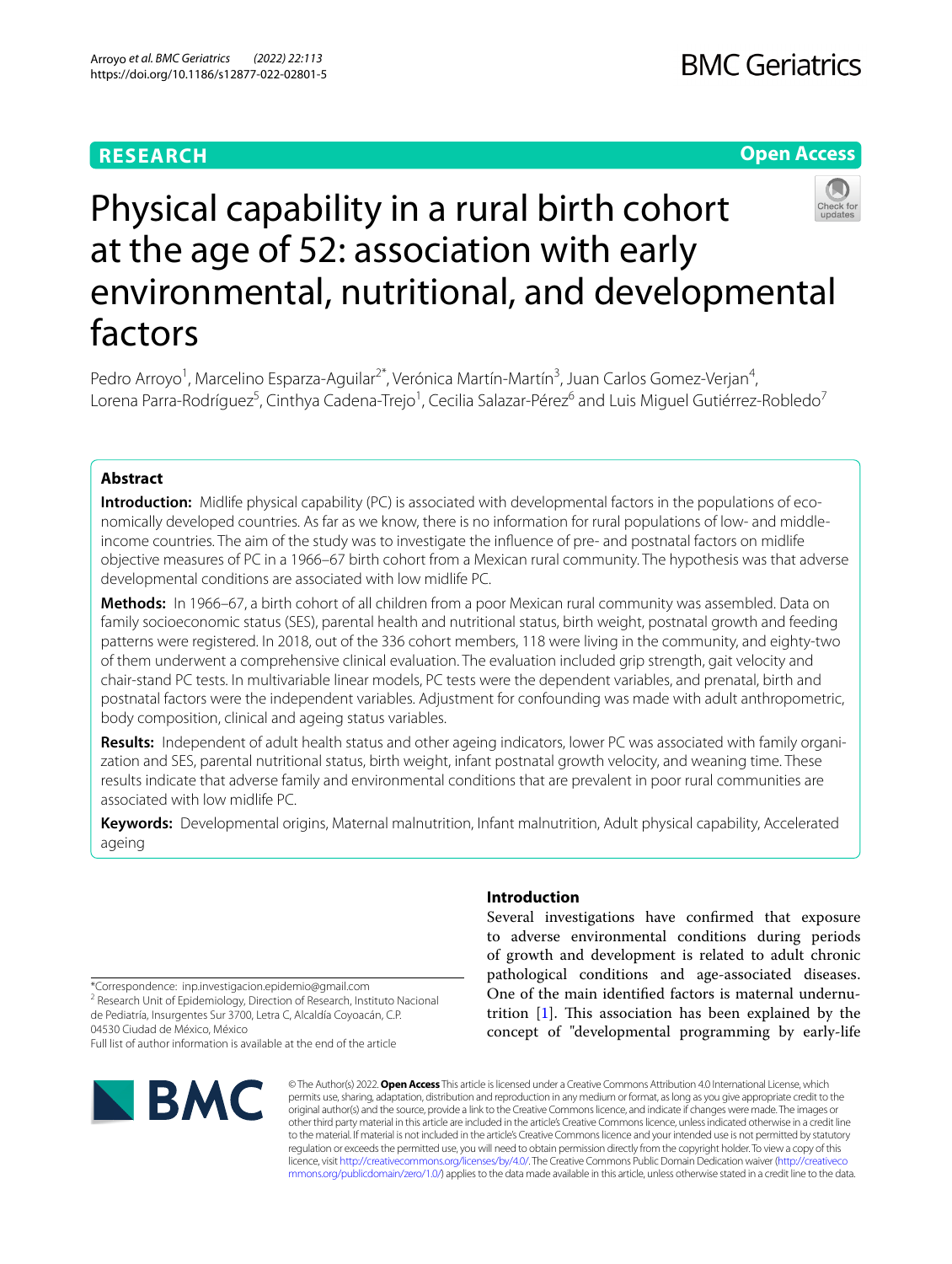undernutrition"  $[2]$  $[2]$  $[2]$ . The evidence of this relationship comes from studies of populations exposed to prenatal famine episodes and adult health outcomes [\[3](#page-8-2), [4](#page-8-3)]. However, poor rural communities of low-income and middle-income countries present a diferent nutritional epidemiological pattern characterized by chronic protein energy maternal and infant undernutrition [[5](#page-8-4)]. Longstanding cohort studies in these types of communities have confrmed the association of maternal and child undernutrition with adult outcomes such as height, education level, income level, birth weight of ofspring, BMI, glucose concentration, and blood pressure [\[6](#page-8-5)].

We lack knowledge of the association of adverse developmental conditions of subjects born in poor rural communities and the level of physical capability in adulthood. In economically developed countries, it has been found that prenatal and childhood growth are associated with the level of physical capability  $[7]$  $[7]$ . The hypothesis of the study was that adverse early developmental conditions accelerate the loss of physical capability in adulthood. Thus, the aim of the study was to assess the physical capability of members of a birth cohort of all children born in a poor rural community of Mexico in 1966–67 and its association with early developmental conditions.

## **Methods**

## **The initial study**

The study used data from the Tlaltizapán Birth Cohort, which consisted of all born -336 children- in the rural community of Tlaltizapán, in the State of Morelos, Mexico, between March  $1<sup>st</sup>$ , 1966, and February 28<sup>th</sup>, 1967. The objective of that study was to investigate the impact of childhood malnutrition on growth and mental development [[8\]](#page-8-7). All pregnant women in the community were identifed, and data on the household physical and sanitary conditions, and the parents' height, weight, personal hygiene, formal education, income, and access to mass media were registered. At delivery, the health status and anthropometric measurements of the infant were obtained. The children's physical and mental develop-ment were followed for approximately 14 years [[9–](#page-8-8)[12\]](#page-8-9).

## **The present study**

At the time of the death of the principal investigator in 1998, [[13\]](#page-8-10) most of the research fles were lost. Twenty years later, we were able to recover information that allowed us to trace the members of the birth cohort and investigate their status. We found that four members died in utero, 22 died in the  $1<sup>st</sup>$  year (death rate of 65.5/1000 LB) and 6 died before fve years (death rate of 17.8/1000 people). It was not possible to locate 133 of the subjects (39.6%); from the remaining subjects, 10 (3.0%) lived in other Mexican States, and 43 (12.8%) lived in the USA.

We contacted 118 subjects (35.1%) still living in the community; eighty-two of them (50 women and 32 men), aged 51–52 years, agreed to participate in the study and gave written informed consent to be clinically evaluated. We recovered original information on the household´s sanitary level, family organization, size, and SES, the anthropometric data of both parents, and the mother´s reproductive history. Data on infant birth weight was recovered in 21% of the cases, increments of weight, height, and head circumference in the frst six months were recovered in 56.1% of the cases and weaning age was recovered in 46% of the cases.

The clinical evaluation took place at the National Institute of Geriatrics, Mexico City (INGER) between August 2018 and March 2019. The following parameters were evaluated: 1. Anthropometric data: weight, height, arm, waist, and calf circumferences; 2. Body composition: a) Lean, bone and fat mass measured with dual X-ray absorptiometry [DEXA, (\*HOLOGIC®, Discovery QDR Series<sup>®</sup>)], [\[14](#page-8-11)] and b) muscular and fat mass with bioimpedance (seca MBCA 514n) [[15\]](#page-8-12); 3. Geriatric syndromes using the a) Cognitive Scale (Mini mental state examination, MMSE®), [[16\]](#page-8-13) b) Depression Scale, (CESD-7), [\[17](#page-8-14)] c) Risk and Fear of Falls Scales, [\[18](#page-8-15), [19\]](#page-8-16) d) Drug Consumption Scale, [[20](#page-8-17)] e) Fried Frailty Scale, [[21\]](#page-8-18) f) Barthel and Lawton Functionality and Daily Life Activities scale, [\[22](#page-8-19), [23](#page-8-20)] and g) Champ´s Physical Activity and Energy Consumption assessment; [\[24\]](#page-8-21) 4. PC evaluation: a) Hand Grip Strength (HGS) (Handgrip Dynamometer® with duplicate measurements for each hand, with the subjects in a standing position with the elbow at an angle of 180 degrees, and highest measurement was taken as the fnal value), [\[25](#page-8-22)] b) Gait Speed (GS) (Walkway measuring equipment (Gaitrite® Mod. Platinum 20),  $[26]$  $[26]$  c) the 30-s Chair Stand Test (ChS) (Silverfit<sup>®</sup>), [[27\]](#page-8-24) and d) the Standing Balance- Eyes Opened Test (SB) comprised tandem, semitandem, side-by-side stands, and one-legged balance; [[28](#page-8-25)] 5. Self-reported smoking status and alcohol intake, and chronic morbidities; [\[29](#page-8-26)] 6. History of heart attack, stroke, cancer, diabetes mellitus, and arterial hypertension; 7. Sitting and standing blood pressure, pulse and respiratory rates, and oxygen saturation were measured in duplicate and with standardized measurements; 8. Biochemical, chemical, and haematological measurements of 36 analytes performed with standardized automatic equipment; and 9. Diagnoses of obesity, osteoporosis, diabetes mellitus, dyslipidaemias, hypertension, and anaemia, with international criteria adapted to the Mexican population. All evaluations were made by standardized professional nurses with the subjects wearing light clothing.

All participants provided written informed consent for the study, genetic data and personal information security.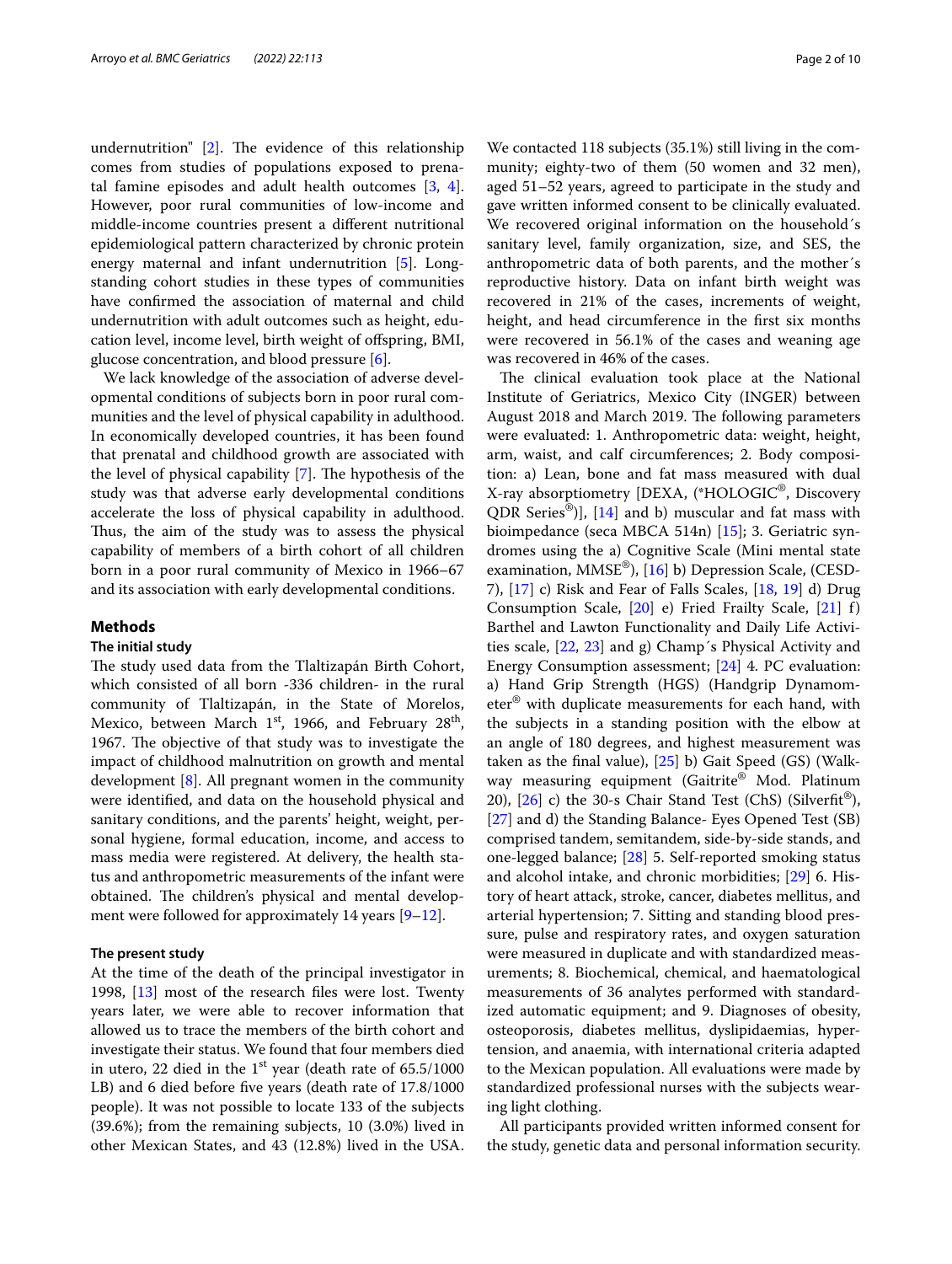Enrolment and consent procedures for this study were approved by the institutional review boards of the Bioethics and Research of the National Institute of Geriatrics and of the National Institute of Paediatrics under the number INP-INGER 06/2018. All methods employed in the study were performed in accordance with the relevant international guidelines and regulations, as well as those from the Ley General de Salud of Mexico.

# **Statistical analysis**

We used multiple linear regression in R software (R 3.4.3, Vienna, Austria: R Foundation for Statistical Computing) [ $30$ ]. The first step of model building aimed to identify the adult clinical variables signifcantly associated with HGS, GS, ChS scores, and SB scores. Since the SB scores showed low variability, they were eliminated from further analysis. In the second step of the analysis, to control for confounding factors, we built a model for each prenatal, birth and postnatal infant variable, adjusting for adult variables that proved to be signifcantly associated with the PC variables.

# **Results**

Table [1](#page-2-0) presents the descriptive statistics of the anthropometric, clinical, functional and pathological variables of the participants aged 51–52 years that showed statistical signifcance in the multivariable models.

Both men and women had near low median height, with low minimum values, and median BMI in the normal range. The median HGS of women was very low; the prevalence of diabetes mellitus and systemic arterial hypertension were high, and there was a deficit in the MMSE test.

Table [2](#page-3-0) shows the descriptive statistics of the prenatal, birth, and postnatal variables of the participants, their parents, and family.

The described variables were those with a significant association with PC outcome variables in the multivariable models. At the participants' births, the families were

<span id="page-2-0"></span>**Table 1** Participants' somatometric, clinical, functional, and pathological characteristics measured at age 51–52 by sex

| Variable                                                                 | Women $(N=50)$ |              |      |                | Men $(N = 32)$ |              |      |         |
|--------------------------------------------------------------------------|----------------|--------------|------|----------------|----------------|--------------|------|---------|
| <b>Ouantitative variables</b>                                            | Median         | Min          |      | Max            | Median         | Min          |      | Max     |
| Adult height (m)                                                         | 1.54           | 1.40         |      | 1.62           | 1.65           | 1.53         |      | 1.82    |
| Right Leg Length (cm)                                                    | 82.0           | 71.0         |      | 87.6           | 84.6           | 73.0         |      | 96.2    |
| Knee height (cm)                                                         | 42.9           | 37.0         |      | 50.5           | 46.8           | 40.3         |      | 51.0    |
| Foot width (cm)                                                          | 9.0            | 8.0          |      | 10.5           | 10.0           | 9.0          |      | 11.0    |
| Body Mass Index (kg/m <sup>2</sup> )                                     | 29.8           | 20.8         |      | 42.1           | 27.8           | 21.5         |      | 39.6    |
| Lean mass index (muscular kg/m <sup>2</sup> )                            | 15.55          | 12.30        |      | 19.30          | 18.45          | 14.90        |      | 22.70   |
| Energy expenditure (kcal/day)                                            | 2,055.3        | 1,781.7      |      | 2,626.4        | 2,938.60       | 2,503.8      |      | 4,031.5 |
| Bioelectric impedance phase angle (°)                                    | 5.3            | 3.4          |      | 6.4            | 5.8            | 4.8          |      | 6.6     |
| Resting respiratory rate (breaths/minute)                                | 18             | 15           |      | 24             | 20             | 14           |      | 25      |
| Resting Diastolic Blood Pressure (mmHg)                                  | 70             | 50           |      | 98             | 77             | 60           |      | 96      |
| Pulse pressure (mmHg)                                                    | 40             | 25           |      | 80             | 40             | 24           |      | 68      |
| Uric acid blood concentration (mg/dl)                                    | 4.8            | 3.0          |      | 8.2            | 6.2            | 4.1          |      | 9.0     |
| Depression Score                                                         | 5              | 0            |      | 19             | 1              | 0            |      | 12      |
| Frailty index                                                            | 1              | $\mathbf{0}$ |      | $\overline{4}$ | $\mathbf{1}$   | $\mathbf{1}$ |      | 3       |
| Grip strength (kg)                                                       | 22             | 12           |      | 32             | 40             | 21           |      | 52      |
| Gait speed (cm/s)                                                        | 105.8          | 66.1         |      | 157.9          | 107.7          | 79.3         |      | 152.9   |
| Chair stand test (stands/30 s)                                           | 16             | 12           |      | 21             | 17             | 12           |      | 26      |
| Bipodal balance (s)                                                      | 10             | 10           |      | 10             | 10             | 10           |      | 10      |
| Semitandem balance (s)                                                   | 10             | 10           |      | 10             | 10             | 10           |      | 10      |
| Tandem balance                                                           | 10             | 7            |      | 10             | 10             | 10           |      | 10      |
| One-legged balance                                                       | 10             | $\mathbf{0}$ |      | 10             | 10             | 9            |      | 10      |
|                                                                          | Women          |              |      |                | Men            |              |      |         |
| <b>Dichotomous variables</b>                                             | n.             |              | $\%$ |                | n              |              | $\%$ |         |
| Type 2 diabetes mellitus                                                 | 10             |              | 20%  |                | 5              |              | 16%  |         |
| Systemic arterial hypertension                                           | 11             |              | 22%  |                | 7              |              | 22%  |         |
| Mini-Mental State Examination (deficit defined<br>by Folstein criterion) | 5              |              | 10%  |                | $\overline{4}$ |              | 13%  |         |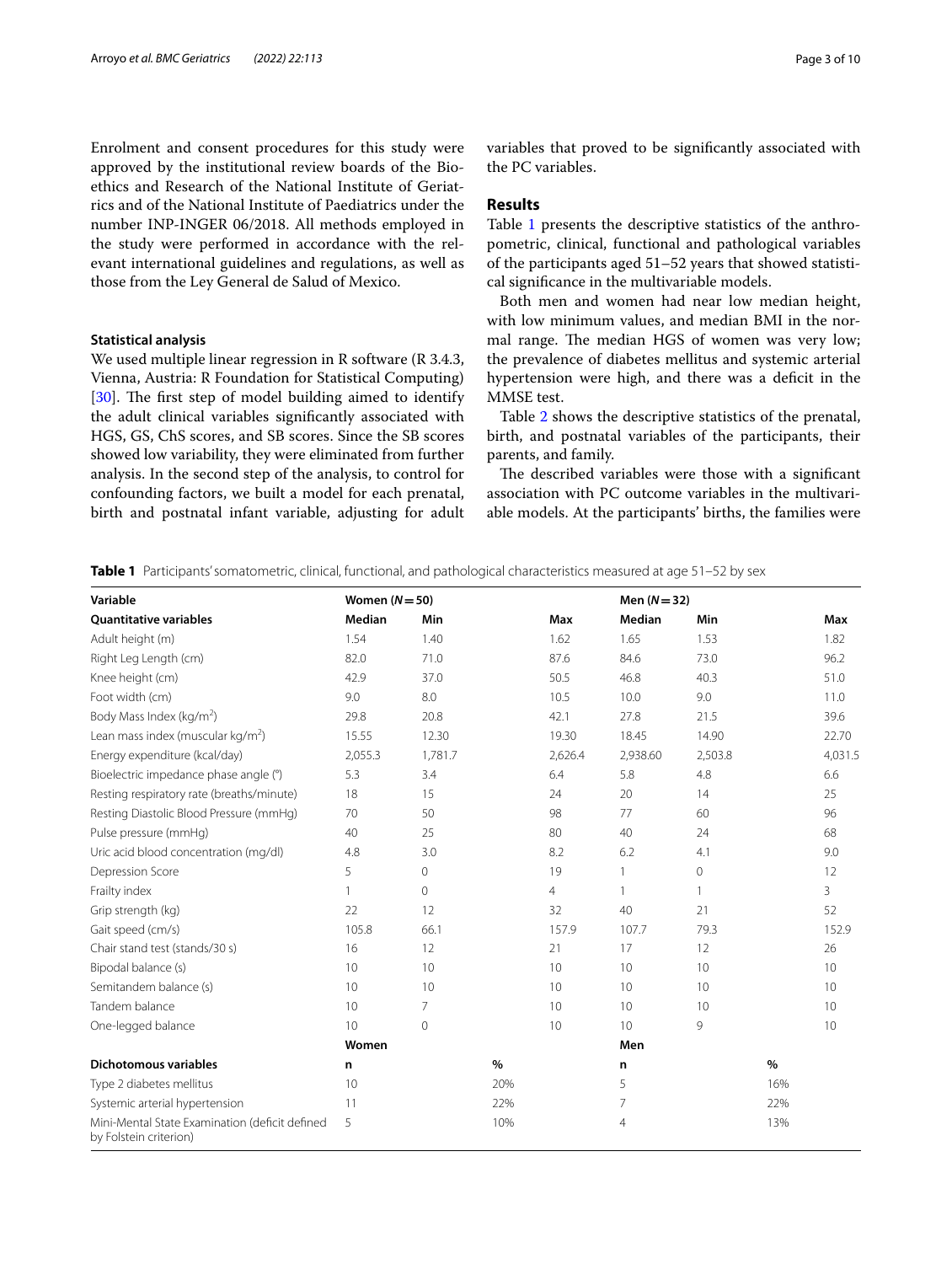<span id="page-3-0"></span>**Table 2** Characteristics of the prenatal, birth and postnatal variables of the participants, their parents, and their family

| <b>Quantitative variables</b>                                               |                             |                | Women   |                | Men     |     |                |                |      |
|-----------------------------------------------------------------------------|-----------------------------|----------------|---------|----------------|---------|-----|----------------|----------------|------|
|                                                                             |                             | N              | Median  | Min            | Max     | N   | Median         | Min            | Max  |
| Participant's Z score of weight for age at birth                            |                             | 17             | $-0.68$ | $-2.25$        | 1.26    | 12  | $-0.69$        | $-1.32$        | 1.15 |
| Participant's Z score of head circumference at birth                        |                             | 4              | $-0.53$ | $-0.75$        | $-0.32$ | 6   | 0.42           | $-1.15$        | 1.21 |
| Participant's increase in arm circumference from the 3rd to 4th month (cm)  |                             | 46             | 0.6     | $-1.3$         | 2.0     | 29  | 0.5            | $-0.9$         | 2.0  |
| Participant's weaning age (months)                                          |                             | 38             | 16.5    | $\overline{2}$ | 28      | 23  | 15             | $\mathbf{1}$   | 23   |
| Postpartum maternal BMI (kg/m <sup>2</sup> )                                |                             | 48             | 23.1    | 18.0           | 31.1    | 32  | 23.9           | 19.4           | 36.6 |
| Father's BMI (kg/m <sup>2</sup> )                                           |                             | 45             | 21.9    | 18.7           | 31.7    | 31  | 21.8           | 14.7           | 29.5 |
| Father's formal education (years)                                           |                             | 46             | 2       | $\circ$        | 16      | 31  | $\overline{2}$ | $\circ$        | 11   |
| Number of family members at birth                                           |                             | 47             | 7       | 3              | 13      | 32  | 5              | 3              | 13   |
| Family SES (The higher the value, the lower the status)                     |                             | 45             | 14      | 5              | 19      | 28  | 13             | $\overline{7}$ | 20   |
| <b>Ordinal/Dichotomous variables</b>                                        |                             |                | Women   |                |         | Men |                |                |      |
|                                                                             |                             | n              | $\%$    |                |         | n   | %              |                |      |
| Participant's Z score of weight increase from birth to 6 months             | $\lt$ -1                    | 19             | 41.3%   |                |         | 10  | 34.5%          |                |      |
|                                                                             | $-1$ to $+1$                | 20             | 43.5%   |                |         | 15  | 51.7%          |                |      |
|                                                                             | $> +1$                      | $\overline{7}$ | 15.2%   |                |         | 4   | 13.8%          |                |      |
| Participant's Z score of head circumference increase from birth to 6 months | $<-2$                       | 6              | 13.0%   |                |         | 3   | 10.3%          |                |      |
|                                                                             | $-2$ to $+1$                | 37             | 80.4%   |                |         | 16  | 55.2%          |                |      |
|                                                                             | $> +1$                      | 3              | 6.5%    |                |         | 10  | 34.5%          |                |      |
| Mother's height Z score                                                     | $< -1.5$                    | 39             | 81.3%   |                |         | 26  | 81.3%          |                |      |
|                                                                             | $-1.5$ to 0                 | 9              | 18.7%   |                |         | 5   | 15.6%          |                |      |
|                                                                             | >0                          | $\circ$        | 0%      |                |         | 1   | 3.1%           |                |      |
| Mother's postpartum BMI                                                     | $<$ 19 kg/m2                | $\overline{1}$ | 2.1%    |                |         | 0   | 0%             |                |      |
|                                                                             | 19 to <25 kg/m <sup>2</sup> | 35             | 72.9%   |                |         | 20  | 62.5%          |                |      |
|                                                                             | $\geq$ 25 kg/m <sup>2</sup> | 12             | 25.0%   |                |         | 12  | 37.5%          |                |      |
| Father's BMI                                                                | $<$ 19 kg/m <sup>2</sup>    | $\mathbf{1}$   | 2%      |                |         | 2   | 6%             |                |      |
|                                                                             | 19 to <25 kg/m <sup>2</sup> | 36             | 80%     |                |         | 25  | 81%            |                |      |
|                                                                             | $\geq$ 25 kg/m <sup>2</sup> | 8              | 18%     |                |         | 4   | 16%            |                |      |
| Family's SES                                                                | High                        | 10             | 22.2%   |                |         | 6   | 21.4%          |                |      |
|                                                                             | Middle                      | 21             | 46.7%   |                |         | 15  | 53.6%          |                |      |
|                                                                             | Low                         | 14             | 31.1%   |                |         | 7   | 25.0%          |                |      |
| Family type                                                                 | Nuclear                     | 41             | 85.4%   |                |         | 23  | 90.6%          |                |      |
|                                                                             | Extended                    | 7              | 14.6%   |                |         | 9   | 9.4%           |                |      |

large, with a low to middle SES, and a father with a low level of formal education. The median paternal BMI fell within the normal range; based on a postpartum weight measurement, the median maternal BMI presented a distribution from a low (18.0) to a relatively high value  $(31.1)$ , with a median within the normal range. The categorical mothers' height distribution showed that they were of short stature compared to the international standard. The median Z score values of birth weight, head circumference, and the increments during the frst six months of life showed distributions skewed to low values relative to the international standards [[31,](#page-8-28) [32](#page-8-29)].

Table [3](#page-4-0) presents the HGS, GS and ChS predictors of adult age in the multivariable model.

Related to HGS, male sex, height, lean mass, and phase angle (bioimpedance indicator of muscular mass) had signifcant positive efects, while energy expenditure and pulse pressure had negative efects; the depression score showed a trend towards signifcance with a negative efect. Regarding GS, foot width, resting respiratory rate, diastolic blood pressure, uric acid blood concentration, and the diagnosis of diabetes mellitus showed a positive association. Variables negatively associated with GS were male sex, BMI, leg length, knee height, the diagnosis of hypertension and poor performance on the MMSE**.** With the ChS test, male sex was the only variable that was positively associated, while height and the frailty index variables were negatively associated.

Table [4](#page-5-0) shows the prenatal, birth and postnatal variables with signifcant efects on HGS, GS, and ChS scores, each of which was adjusted by the adult predictors described in Table [3.](#page-4-0)

The higher the body size at birth (birth weight, birth head circumference), family SES, parental nutrition (maternal and paternal BMI), and family size, the higher the adult maximal HGS. Infant growth measurements in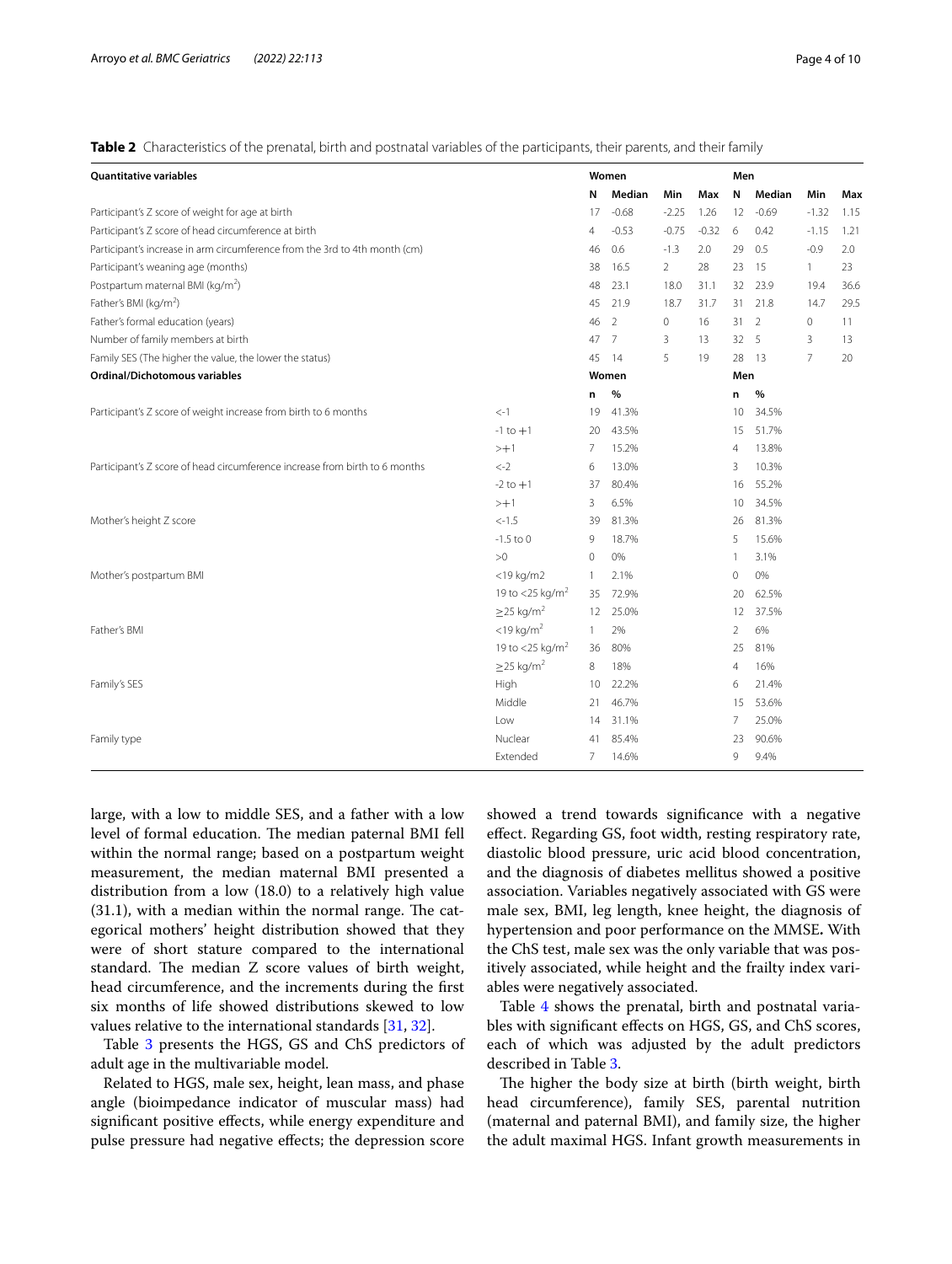<span id="page-4-0"></span>**Table 3** Hand grip strength (HGS), gait speed (GS) and chair stand test (ChS) adulthood predictors

| Dependent         | Predictor                                               | Coefficient (95% CI)             | P        | Adjustedr2 | Globalp-value |
|-------------------|---------------------------------------------------------|----------------------------------|----------|------------|---------------|
| HGS (kg)          | (Intercept)                                             | -93.06 (-116.5 to -69.6)         | < 0.001  | 0.8794     | < 0.001       |
|                   | Sex (Female 1, Male 2)                                  | 7.93 (4.64 to 11.21)             | < 0.001  |            |               |
|                   | Adult height (m)                                        | 64.33 (49.69 to 78.96)           | < 0.001  |            |               |
|                   | Lean mass index (muscular $kg/m2$ )                     | 0.83 (0.26 to 1.39)              | 0.0046   |            |               |
|                   | Energy expenditure (kcal/day)                           | $-0.01$ ( $-0.01$ to $-0.001$ )  | 0.0092   |            |               |
|                   | Bioelectric impedance phase angle (°)                   | 2.13 (0.54 to 3.72)              | 0.0094   |            |               |
|                   | Pulse pressure (mmHg)                                   | $-0.1$ ( $-0.18$ to $-0.02$ )    | 0.0207   |            |               |
|                   | Depression Score                                        | $-0.15$ ( $-0.3$ to $< 0.0001$ ) | 0.0501   |            |               |
| $GS$ (cm/s)       | (Intercept)                                             | 212.7 (127.29 to 298.12)         | < 0.001  | 0.462      | < 0.0001      |
|                   | Sex (Female 1, Male 2)                                  | -22.05 (-35.51 to -8.58)         | 0.002    |            |               |
|                   | Body Mass Index (kg/m <sup>2</sup> )                    | $-2.08$ ( $-2.91$ to $-1.26$ )   | < 0.001  |            |               |
|                   | Grip strength (kg)                                      | 1.32 (0.69 to 1.96)              | < 0.001  |            |               |
|                   | Right Leg Length (cm)                                   | $-1.78$ ( $-2.76$ to $-0.79$ )   | < 0.001  |            |               |
|                   | Knee height (cm)                                        | $-1.56$ ( $-2.89$ to $-0.24$ )   | 0.021    |            |               |
|                   | Foot width (cm)                                         | 7.17 (0.9 to 13.43)              | 0.026    |            |               |
|                   | Resting respiratory rate (breaths/minute)               | 1.78 (0.47 to 3.08)              | 0.008    |            |               |
|                   | Resting Diastolic Blood Pressure (mmHg)                 | $0.56$ (0.17 to 0.96)            | 0.006    |            |               |
|                   | Uric acid blood concentration (mg/dl)                   | 4.31 (1.79 to 6.82)              | 0.001    |            |               |
|                   | Type 2 Diabetes mellitus (with diagnosis $= 1$ )        | 11.1 (2.48 to 19.71)             | 0.012    |            |               |
|                   | Systemic Arterial Hypertension (with diagnosis = 1)     | $-9.85$ ( $-18.26$ to $-1.44$ )  | 0.022    |            |               |
|                   | Mini-Mental State Examination (Normal = 0, Deficit = 1) | $-11.19(-21.19$ to $-1.19$ )     | 0.029    |            |               |
| ChS (stands/30 s) | (Intercept)                                             | 38.56 (22.74 to 54.38)           | < 0.0001 | 0.1342     | 0.0027        |
|                   | Sex (Female 1, Male 2)                                  | 3.18 (1.39 to 4.96)              | 0.0007   |            |               |
|                   | Adult height (m)                                        | -15.82 (-26.59 to -5.05)         | 0.0045   |            |               |
|                   | Frailty index                                           | $-1.14$<br>(-2.02 to -0.26)      | 0.0111   |            |               |

the frst six months were negatively associated with HGS**:** higher increment values of weight and head circumference, standardized for age and sex, were negatively associated with HGS; increases in arm circumference from the  $3<sup>rd</sup>$  to  $4<sup>th</sup>$  months of age also had a negative effect. Performance on the GS test was negatively afected by maternal size (high and low BMI, and low and abovemedian height), low family SES, living in a nuclear family at birth and both slow and accelerated head circumference growth. Having been weaned later and having a father with more formal education were variables that were associated with better performance on the test. For the ChS test, having a long weaning period was the only variable found to be signifcantly and negatively associated.

# **Discussion**

The specificity and strength of the associations of the PC tests with early infuences found in the present study can be derived from the set of adjustment variables associated with each of them, i.e., for HGS, the main predictive variables were adjusted by sex, height, and muscular mass; for GS, they included sex and body shape variables, such as leg length, foot width, and BMI; and in the ChS model, the only variables were sex, height and the frailty index. These differences in adjustment variables by test indicate the diferent physiological parameters required to adjust in modelling the environmental and developmental associations.

Our results confrm the association of prenatal and birth factors with midlife PC in adults. These results are consistent with the hypothesis of the developmental origins of adult health and disease  $[2, 33, 34]$  $[2, 33, 34]$  $[2, 33, 34]$  $[2, 33, 34]$  $[2, 33, 34]$ . The negative association of HGS with weight and head circumference increments during the frst six months of life that was found provides new insight into early life adverse infuences on adult PC in a group of underprivileged subjects with a rural background. In the case of populations of European ancestry, the Northern Finland Birth Cohort Study, an investigation on growth during the frst year of life, reported that greater infant weight gain was associated with lower muscle endurance and poorer aerobic ftness in adulthood, although these efects could have been mediated by adult body size [\[35](#page-8-32)]. In our case, the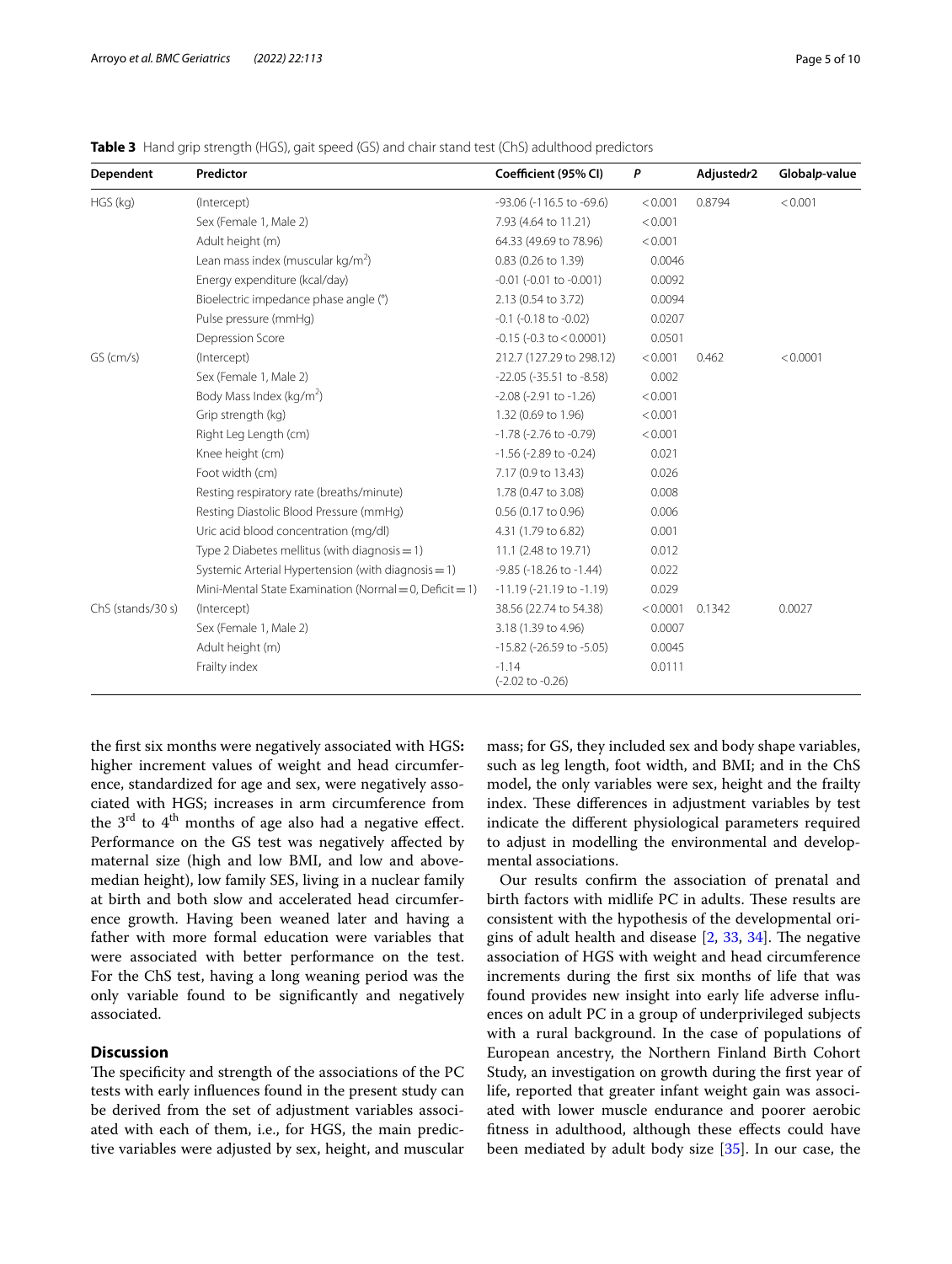<span id="page-5-0"></span>

|                                   | Table 4 Effects of prenatal and childhood variables on physical capability tests adjusted by adulthood variables<br>Variable |                                                                                   | Coefficient (95% CI)                                     | ٩                | Adulthood variables included in the model                                                                                                 | AdjustedR2 | z                        |
|-----------------------------------|------------------------------------------------------------------------------------------------------------------------------|-----------------------------------------------------------------------------------|----------------------------------------------------------|------------------|-------------------------------------------------------------------------------------------------------------------------------------------|------------|--------------------------|
|                                   |                                                                                                                              |                                                                                   |                                                          |                  |                                                                                                                                           |            |                          |
| Grip strength (kg)                | Z score of weight for age at birth (S.D.)                                                                                    |                                                                                   | 4.5 (0.6 to 8.4)                                         | 0.027            | Phase angle, Depression score                                                                                                             | 0.4633     | $^{29}$                  |
|                                   | Z score of head circumference at birth (S.D.)                                                                                |                                                                                   | 2.14 (0.77 to 3.51)                                      | 0.012            | Sex, energy expenditure, pulse pressure, depression<br>score                                                                              | 0.9916     | $\approx$                |
|                                   | Prenatal family SES (The higher the value, the lower<br>the status)                                                          |                                                                                   | $-0.44 (-0.75$ to $-0.14$ )                              | 0.005            | Sex, lean mass index, pulse pressure                                                                                                      | 0.7894     | 2                        |
|                                   | Post-gestational maternal BMI (kg/m <sup>2</sup> )                                                                           |                                                                                   | 0.27 (0.01 to 0.53)                                      | 0.040            | Sex, adult height, energy expenditure, phase angle,<br>depression score                                                                   | 0.8688     | 79                       |
|                                   | Prenatal paternal BMI at birth (kg/m <sup>2</sup> )                                                                          |                                                                                   | 0.31 (0.01 to 0.62)                                      | 0.040            | Sex, adult height, lean mass index, pulse pressure,<br>energy expenditure                                                                 | 0.8673     | 75                       |
|                                   | Number of family members at birth                                                                                            |                                                                                   | 0.67 (0.34 to 0.99)                                      | 0.001            | Sex, adult height, lean mass index, pulse pressure,<br>energy expenditure                                                                 | 0.8899     | 78                       |
|                                   | Increase in arm circumference from 3rd to<br>4th month (cm)                                                                  |                                                                                   | $-1.17(-2.24$ to $-0.1)$                                 | 0.033            | Sex, height, lean mass index, depression score, pulse<br>pressure, energy expenditure                                                     | 0.8749     | 74                       |
|                                   | Z score of weight increase from birth to 6 months                                                                            | $-1$ Z to $< +1$ Z (vs $<-1$ Z)<br>$> + 12$ (vs < -1 Z)                           | $-2.78(-5.39$ to $-1.75$ )<br>$-1.67(-3.49$ to $1.49)$   | 0.037<br>0.071   | Sex, height, lean mass index, energy expenditure,<br>phase angle, pulse pressure, depression score                                        | 0.8867     | $\overline{\mathcal{M}}$ |
|                                   | Z score of head circumference increase from birth<br>to 6 months                                                             | $> +12$ (vs -2 Z to +1 Z)<br>$<-2Z$ (vs $-2Z$ to $+1Z$ )                          | $-3.19(-5.27$ to $-1.11$ )<br>$-0.58(-2.92$ to $1.77)$   | 0.625<br>0.003   | Sex, height, lean mass index, energy expenditure,<br>angle phase, pulse pressure, depression score                                        | 0.893      |                          |
| Gait speed (cm/s)                 | Living in a nuclear (vs extended) family at birth                                                                            |                                                                                   | $-11.06 (-21.75 to -0.37)$                               | 0.0427           | Right leg length, foot width, BMI, diabetes mellitus,<br>MMSE result, blood uric acid                                                     | 0.2906     | $\rm 80$                 |
|                                   | Weaning age (months)                                                                                                         |                                                                                   | 0.55(0.02 to 1.07)                                       | 0.0423           | Sex, right leg length, knee height, BMI, grip strength,<br>blood uric acid, resting diastolic blood pressure,<br>resting respiratory rate | 0.4958     | 5                        |
|                                   | Prenatal father's education level (years)                                                                                    |                                                                                   | 1.5 (0.43 to 2.57)                                       | 0.0067           | Sex, right leg length, foot width, BMI, grip strength,<br>resting diastolic blood pressure, blood uric acid,<br>diabetes mellitus, MMSE   | 0.4902     | $\frac{1}{6}$            |
|                                   | Post-gestational Mother's BMI                                                                                                | ≥ 25 kg/m <sup>2</sup> (vs normal)<br><19 kg/m <sup>2</sup> (vs normal)           | $-32.86 (-62.43 to -3.28)$<br>$-8.64(-15.84 to -1.44)$   | 0.0300<br>0.0193 | Right leg length, knee height, grip strength, BMI,<br>diabetes mellitus, blood uric acid                                                  | 0.3968     | 79                       |
|                                   | Prenatal family's socioeconomic status                                                                                       | Medium (vs High)<br>Low (vs High)                                                 | $-11.83 (-21.97 to -1.68)$<br>$-3.09(-11.76$ to $5.58$ ) | 0.4786<br>0.0231 | strength, BMI, resting diastolic blood pressure, rest-<br>Sex, right leg length, knee height, foot width, grip<br>ing respiratory rate    | 0.4331     | $\mathcal{L}$            |
|                                   | Prenatal Mother's Height Z score                                                                                             | $<-1.5$ Z score (vs $\ge -1.5$<br>$\geq 0$ Z score (vs $\geq -1.5$<br>to $< 0$ Z) | $-13.78 (-22.87 to -4.69)$<br>$-32.07 (-64.04 to -0.1)$  | 0.0035<br>0.0493 | Right leg length, grip strength, BMI, diabetes<br>mellitus                                                                                | 0.3415     | 29                       |
|                                   | Head circumference growth velocity from 0 to<br>6 months age (Z score)                                                       | $<-2$ Z score (vs $-2$<br>to $< +12$<br>$to < 0$ $Z$ )                            | $-16.75 (-27.32 to -6.18)$                               | 0.0023           | Right leg length, foot width, BMI, resting diastolic<br>blood pressure, resting respiratory rate                                          | 0.3252     | 75                       |
|                                   |                                                                                                                              | $\ge +1$ Z score (vs -2<br>to $< +1$ Z)                                           | $-13.5(-22.96$ to $-4.05$                                | 0.0058           |                                                                                                                                           |            |                          |
| Chair stand test<br>(stands/30 s) | Weaning age (months)                                                                                                         |                                                                                   | $-0.12(-0.21$ to $-0.03$ )                               | 0.0110           | Sex, adult height, frailty index                                                                                                          | 0.2721     | 5                        |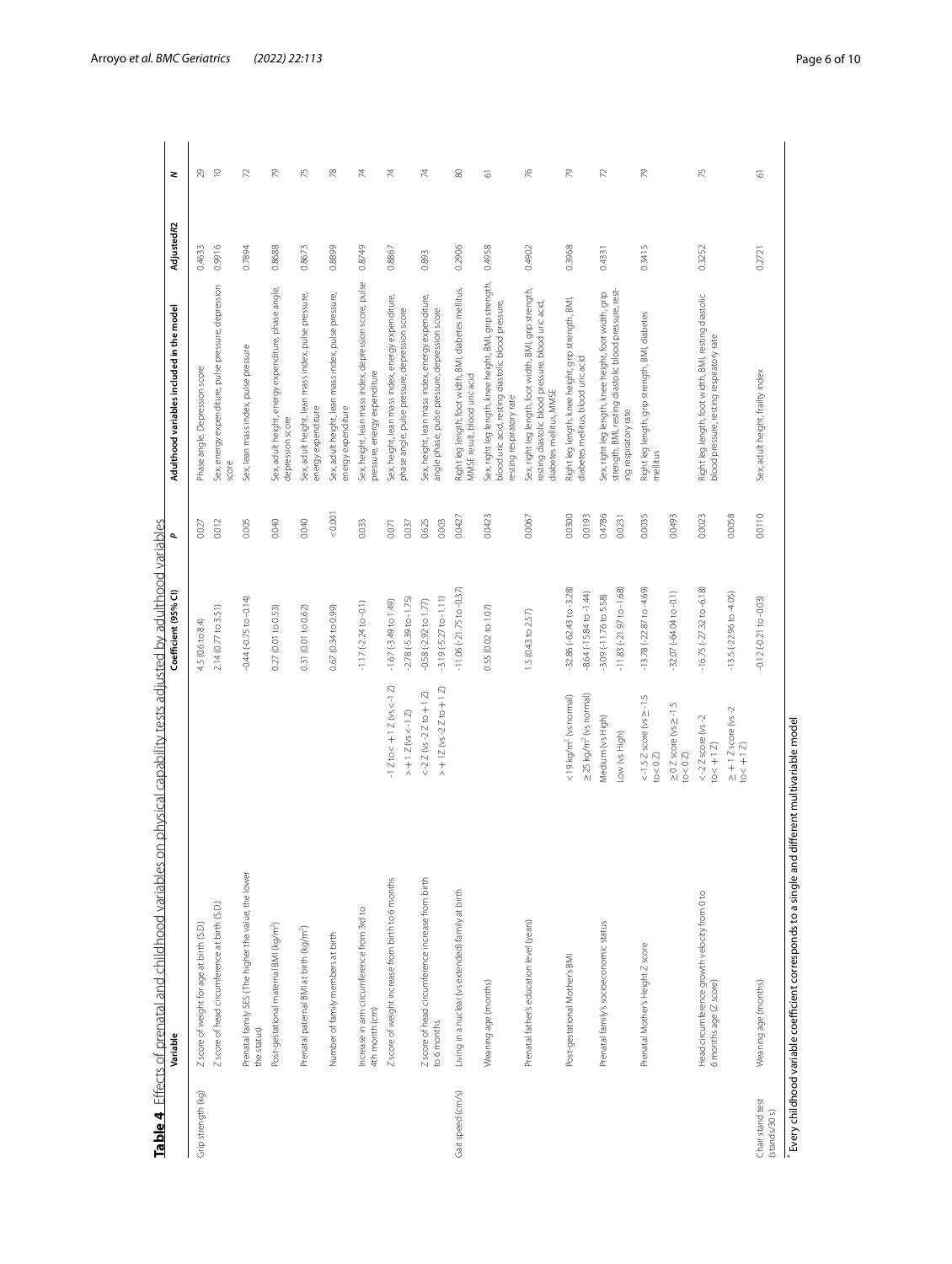adjustment variables included height and muscle mass. Other studies in economically developed populations have shown that unfavourable infuences such as low SES, maternal education and income experienced during prenatal and childhood periods were associated with weaker HGS, low muscular strength, or worst PC in adulthood [[33,](#page-8-30)  $36-40$  $36-40$ ]. There are also reports of positive effects of birth weight on muscle strength both in association with or independent of body size [[41](#page-9-1)[–43](#page-9-2)].

In our study, the associations of environmental, prenatal, birth and postnatal factors with midlife PC tests were positive or negative. For instance, better midlife HGS performance was positively associated with family SES and size, maternal and paternal nutritional status, and birth weight. These results suggest that the prenatal improvement of these parameters could result in better future ageing trajectories and adult PC performance. On the negative side of the spectrum, postnatal growth velocity indicators showed a negative association with HGS, a result that is consistent with the high incidence of postnatal malnutrition due to diarrhoeal diseases and the late introduction of foods that are diferent from the mother´s milk, a pattern commonly found in Tlaltizapán [\[11](#page-8-34), [12](#page-8-9)]. In the same way, in a Finnish cohort study, BMI increases from ages 2 to 11 years in males (but not in females) was positively associated with frailty at 67–79 years of age [\[44](#page-9-3)]. In contrast, in a British cohort, height increases, from ages 2 to 7 years, was also related to HGS but with a positive effect  $[42]$  $[42]$ . Regarding GS, better performance was associated with higher levels of the father´s formal education, which is an SES indicator. This result is consistent with a Chinese study that reported that an illiterate paternal education level (vs. literate) in early life was associated with an increased risk of frailty at ≥60 years of age [\[45](#page-9-5)]. Infant feeding habits have been associated with the development of malnutrition in rural populations. In the present study, better GS performance was associated with late weaning, a probable nutritional protective factor in a poor rural environment; the median weaning age of the participants was 15 and 16 months for men and women, respectively, with a range of 1 to 28 months. Sanjur, Cravioto, and coworkers reported the practice of prolonged breastfeeding among the cohort's mothers  $[46, 47]$  $[46, 47]$  $[46, 47]$ . Similarly, the early introduction of foods that were diferent from breast milk was a risk factor for marasmus because of the defcit of highquality protein and energy. As was the case for HGS, postnatal growth velocity indicators were negatively associated with GS performance, confrming the infuence of postnatal malnutrition on midlife PC. In addition, lower GS performance was associated with social factors such as family type and SES. To interpret these fndings, it can be speculated that poor nuclear rural families lack sufficient support from other family members. This hypothesis is consistent with other studies where low SES in childhood or before the age of 16 was associated with low GS in adulthood [[37](#page-8-35), [48\]](#page-9-8). Indicators of maternal nutritional level (post-gestational BMI and height) were negatively associated with GS performance. Height is considered a cumulative index of nutrition,  $[49]$  $[49]$  and the cohort's mothers were of short stature; Cravioto et al. reported that the median height of the cohort's mothers was 147.5 cm, and the frst quartile was only 145.5 cm [\[8](#page-8-7)], a short stature compared with international standards. The multivariable model for the ChS test showed only a weak negative association with weaning age, a result that contrasts with studies that reported the infuence of social variables such as the father's occupational class and low SES on ChS performance [\[33,](#page-8-30) [50](#page-9-10)].

Overall, our results indicate the negative infuence of a poor rural family environment, a low nutritional status of parents, especially of the mother, and low intrauterine and postnatal growth, the latter associated with inadequate infant feeding practices, on midlife PC. At the time of the cohort's inception, the relatively small Mexican rural community of Tlatizapán had a low standard of living, as documented by Cravioto et al. in the Monograph  $[8]$  $[8]$ . The health and nutrition surveys at that time revealed that extended families lived in households with poor sanitary conditions and consumed a monotonous diet limited in energy and high-quality protein. Thus, early defcient nutritional status is most likely a contributing factor to the low average HGS of the participants, compared with the average of adults of the same age of economically developed countries and even of residents of Mexico City, as shown in Table  $5$   $[25, 51-53]$  $[25, 51-53]$  $[25, 51-53]$  $[25, 51-53]$  $[25, 51-53]$ . This observation is consistent with the report by Dodds et al. [[54\]](#page-9-13), who showed that normative HGS data from developing regions were lower than those of developed regions of the world.

Muscular strength, an important component of PC, particularly HGS, is a function of muscle mass development during the foetal stage. In a Finnish study of elderly frail women, postpartum maternal BMI was related to muscle strength in specifc (but not in most) muscle groups: the daughters of obese mothers were weaker than the daughters of lean mothers [[57](#page-9-14)]. On the other side of the nutritional spectrum, it has been demonstrated that maternal undernutrition limits the proliferation of precursor muscular cells and reduces the number of fbres formed, a process thought to be mediated by epigenetic changes that could explain, among other factors, the lasting efects on midlife PC [\[56,](#page-9-15) [58](#page-9-16)]. At the time the original research was implemented in Tlaltizapán, nearly 70% of the Mexican population lived in rural communities of similar conditions,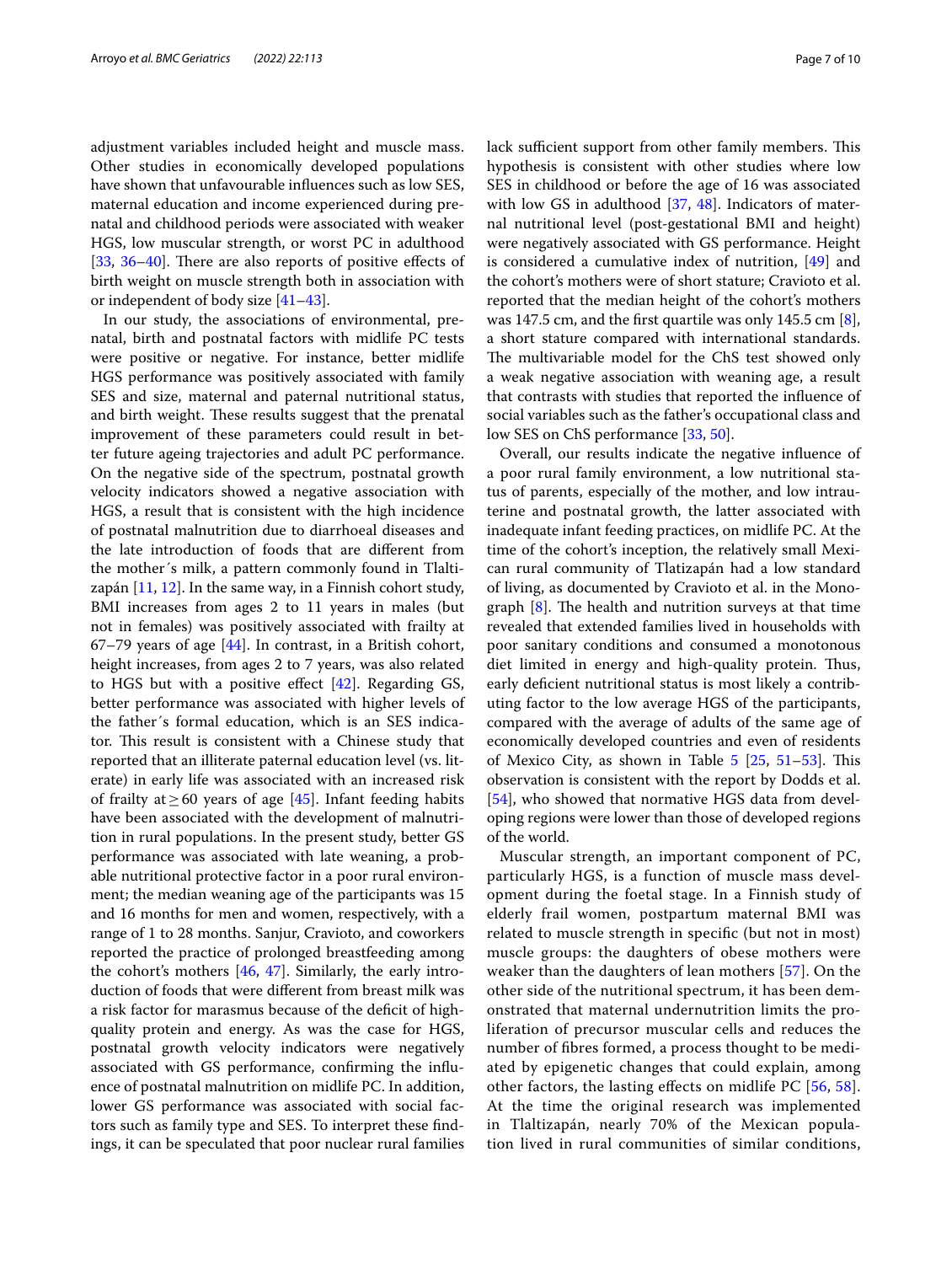| Sex     | Source           | Age range | N    | Mean | 95%CI         | Significance* |
|---------|------------------|-----------|------|------|---------------|---------------|
| Females | Current study    | $51 - 52$ | 50   | 22.2 | $20.9 - 23.5$ | Lowest        |
|         | Mexico City [28] | $50 - 59$ | 75   | 25.0 | $24.1 - 25.9$ | 2nd Lowest    |
|         | Korea [54]       | $50 - 54$ | 535  | 26.9 | $26.5 - 27.3$ |               |
|         | <b>USA [55]</b>  | $50 - 59$ | 780  | 27.5 | $27.1 - 27.9$ |               |
|         | <b>UK [56]</b>   | $51 - 55$ | 4250 | 27.5 | $27.3 - 27.7$ |               |
| Males   | Current study    | $51 - 52$ | 32   | 38.5 | $36.1 - 40.9$ | Lowest        |
|         | Mexico City [28] | $50 - 59$ | 74   | 42.0 | $40.9 - 43.1$ |               |
|         | Korea [54]       | $50 - 54$ | 386  | 43.3 | $42.7 - 43.9$ |               |
|         | <b>USA [55]</b>  | $50 - 59$ | 721  | 42.1 | $41.5 - 42.7$ |               |
|         | <b>UK [56]</b>   | $51 - 55$ | 3743 | 46.2 | $45.9 - 46.5$ | Highest       |

<span id="page-7-0"></span>**Table 5** Handgrip strength by sex in our study and four community studies with a similar age group

\* Signifcant diference if 95%CI of one group does not imbricate with 95%CI of another

which favoured the incidence and prevalence of malnutrition. The extensive rural–urban migration that has taken place in Mexico in recent decades has reversed that proportion. The present urban population faces a high prevalence of obesity, diabetes, and hypertension. Demographic transitions in low-income countries has been characterized by four intergenerational cycles [[57](#page-9-14)]. In our study, we documented low nutritional status in at least three generations: the cohort's grandmothers (data not shown), and stunted mothers giving birth to undernourished children who, in midlife, sufer from chronic conditions such as obesity, diabetes and hypertension.

The loss of information from the original study and the reduced sample size, partially due to refusal of the clinical evaluation, are the main limitations of the study. However, our study, although on a limited scale, contributes to the understanding of the present health problems and future ageing trajectories that populations, such as the Mexican population, are likely to face in the future.

# **Conclusions**

The midlife physical capability of adults born in a rural community with low environmental and socioeconomic conditions is associated with low parental nutritional status, intrauterine and postnatal growth retardation and late weaning. Physical capability in adulthood is an indicator of pathological ageing trajectories. Our results stress the importance of promoting health conditions during development as a means to prevent future pathological ageing trajectories.

#### **Abbreviations**

PC: Physical capability; LB: Live births; SES: Socioeconomic status; HGS: Hand grip strength; GS: Gait speed; ChS: Chair stand test; SB: Standing balance; BMI: Body mass index.

#### **Acknowledgements**

Flavia Mendoza, Ángeles Galicia, María Luisa Ontiveros, Gladys Pérez, Brenda Ortíz, Carlos Ramos. In memoriam

Joaquín Cravioto, José Luis Arredondo.

#### **Authors' contributions**

PA, conception, design, coordination, acquisition of data, and drafted the manuscript.MEA, design, statistical analysis, interpretation of data, and drafting the manuscript. VMM, acquisition and interpretation of data. JCGV, design, and molecular genetic studies. LPR, design of the informatic platform and data acquisition.CCT, curation and acquisition of data.CSP, clinical laboratory analysis. LMGR, design, and fnal approval of the manuscript. All Authors have read and approved the manuscript.

#### **Funding**

This Project was supported by the Consejo Nacional de Ciencia y Tecnología (CONACyT), Mexico, Grant CONACYT-FOSISS 2017 number 290287 under the name: "Condiciones sociales y de salud al Nacimiento, primera infancia y su relación con las condiciones en la edad adulta y la expresión genómica, como predictores de envejecimiento saludable desde los 50 años de edad". The publication of this paper was supported by a grant from the Secretaría de Educación, Ciencia, Tecnología e Innovación de la Ciudad de México CM-SECTEI/200/2020 "Red Colaborativa de Investigación Traslacional para el Envejecimiento Saludable de la Ciudad de México (RECITES).

#### **Availability of data and materials**

The data sets generated and/or analyzed during the current study are not publicly available due to patient privacy, but are available from the corresponding author on reasonable request.

#### **Declarations**

#### **Ethics approval and consent to participate**

All participants provided written informed consent about the study, the genetic data and personal information security. Enrollment and consent procedures for this study were approved by the institutional review boards of Bioethics and Research of INGER, and Bioethics and Research Board of the National Institute of Pediatrics (INP), under the number of INP-INGER 06/2018. All methods employed in the study were performed in accordance with the relevant international guidelines and regulations, as well as those from the Ley General de Salud of Mexico.

#### **Consent for publication**

Not relevant.

#### **Competing interests**

The authors declare that they have not competing interests.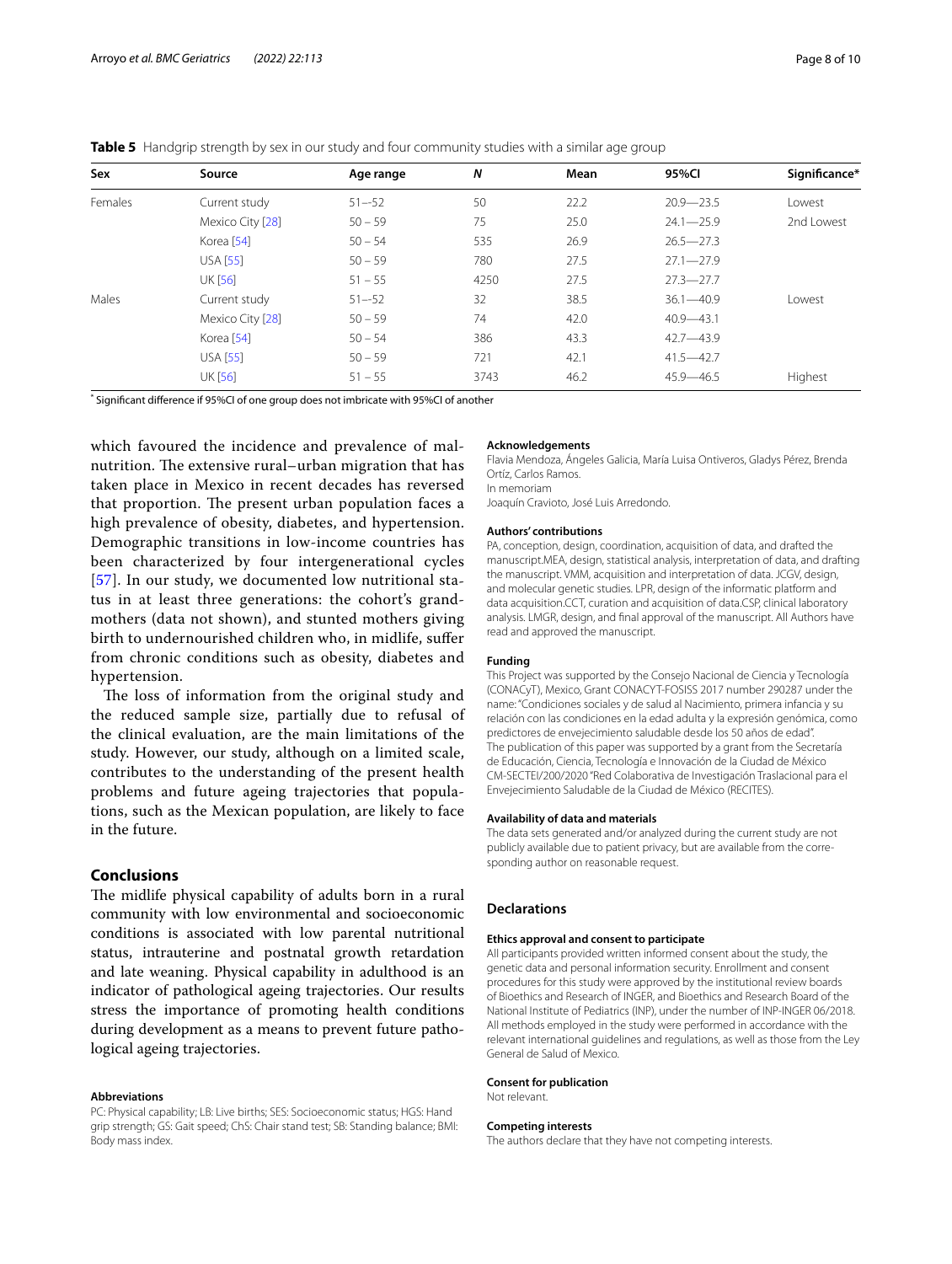#### **Author details**

<sup>1</sup> Department of Clinical Epidemiology, Direction of Research, Instituto Nacional de Geriatría, Blvd. Adolfo Ruiz Cortines No. 2767, Col. San Jerónimo Lídice, Alcaldía La Magdalena Contreras. Distrito Federal, CP. 10200 Ciudad de México, México. <sup>2</sup> Research Unit of Epidemiology, Direction of Research, Instituto Nacional de Pediatría, Insurgentes Sur 3700, Letra C, Alcaldía Coyoacán, C.P. 04530 Ciudad de México, México. <sup>3</sup> Research Unit of Epidemiology, Instituto Nacional de Pediatría, Insurgentes Sur 3700, Letra C, Alcaldía Coyoacán, C.P. 04530 Ciudad de México, México. 4 Dirección de Investigación, Instituto Nacional de Geriatría, Col. San Jerónimo Lídice, Alcaldía La Magdalena Contreras. Distrito Federal, Blvd. Adolfo Ruiz Cortines No. 2767, CP. 10200, Ciudad de México, México. <sup>5</sup> Department of Biomedical Engineering and Gerontechnology. Direction of Research, Instituto Nacional de Geriatría, Blvd. Adolfo Ruiz Cortines No. 2767, Col. San Jerónimo Lídice, Alcaldía La Magdalena Contreras. Distrito Federal, CP. 10200 Ciudad de México, México. <sup>6</sup>Clinical Laboratory, Instituto Nacional de Pediatría. Laboratory of Clinical Chemistry, Insurgentes Sur 3700, Letra C, Alcaldía Coyoacán, C.P. 04530 Ciudad de México, México. 7 <sup>7</sup>Instituto Nacional de Geriatría, Blvd. Adolfo Ruiz Cortines No. 2767, Col. San Jerónimo Lídice, Alcaldía La Magdalena Contreras. Distrito Federal, CP. 10200 Ciudad de México, México.

# Received: 21 July 2021 Accepted: 20 January 2022 Published online: 10 February 2022

#### **References**

- <span id="page-8-0"></span>Tarry-Adkins JL, Ozanne SE. Nutrition in early life and age-associated diseases. Ageing Res Rev. 2017;39:96–105.
- <span id="page-8-1"></span>2. Erikson JG. Developmental origins of health and disease -from a small body size at birth to epigenetics. Ann Med. 2016;48:456–67.
- <span id="page-8-2"></span>3. Vaiserman A, Lushchak O. Prenatal famine exposure and adult health outcomes: an epigenetic link. Environ Epigenet. 2021;7:1–5.
- <span id="page-8-3"></span>4. Lumey LH, Stein AD, Susser E. Prenatal famine and adult health. Annu Rev Public Health. 2011;32:237–62.
- <span id="page-8-4"></span>5. Scrimshaw NS, Taylor CE, Gordon JE. Interactions of nutrition and infection. Geneva: Monogr Ser World Health Organ. 1968;57:3–329.
- <span id="page-8-5"></span>6. Victora CG, Adair L, Fall C, Hallal PC, Martorell R, Richter L, et al. Maternal and child undernutrition: consequences for adult health and human capital. Lancet. 2008;371:340–57.
- <span id="page-8-6"></span>7. Eriksson JG, Osmond C, Perälä M, et al. Prenatal and childhood growth and physical performance in old age—fndings from the Helsinki Birth Cohort Study 1934–1944. Age (Dordr). 2015;37:108.
- <span id="page-8-7"></span>8. Cravioto J, Birch HG, de Licardie E, et al. The ecology of growth and development in a Mexican preindustrial community. Report 1: Method and fndings from birth to one month of age. Monogr Soc Res Child Dev. 1969;34:1–76.
- <span id="page-8-8"></span>9. Cravioto J, de Licardie E. The long-term consequences of malnutrition. Nutr Rev. 1971;29:107–11.
- 10. Cravioto J, de Licardie E. The relation of size at birth and preschool clinical severe malnutrition. Acta Paediat. 1974;63:577–86.
- <span id="page-8-34"></span>11. Condon-Paoloni D, Cravioto J, Johnston FE, et al. Morbidity and Growth of Infants and Young Children in a Rural Mexican Village. Am J Public Health. 1977;67:651–6.
- <span id="page-8-9"></span>12. Scholl TO, Johnston FE, Cravioto J, et al. The relationship of growth failure (chronic undernutrition) to the prevalence of clinically severe protein-energy malnutrition and to growth retardation in protein-energy malnutrition. Am J Clin Nutr. 1972;32:872–8.
- <span id="page-8-10"></span>13. Arroyo P, Mandujano M. Joaquín Cravioto (1922–1998). J Nutr. 2000;130:2867–9.
- <span id="page-8-11"></span>14. Shepherd JA, Ng B, Sommer M, et al. Body composition by DEXA. Bone. 2017;104:101–5.
- <span id="page-8-12"></span>15. Alvero-Cruz JR, Correas Gómez L, Ronconi M, et al. La bioimpedancia eléctrica como método de estimación de la composición corporal: normas prácticas de utilización [Electrical bioimpedance as a method for estimating body composition: practical rules for use]. Rev Andal Med Deporte. 2011;4:167–74.
- <span id="page-8-13"></span>16. Marshal F, Folstein MF, Folstein SE, et al. "Mini-Mental State". A practical method for grading the cognitive state of patients for the clinician. J Psychiat Res. 1975;12:189–98.
- <span id="page-8-14"></span>17. Salinas-Rodríguez A, Manrique-Espinoza B, Acosta-Castillo I, et al. Validation of a cutoff for the Depression Scale of the Center for Epidemiologic Studies, Brief Version (CESD-7). Salud Publica Mex. 2013;55:267–74.
- <span id="page-8-15"></span>18. Stevens JA, Phelan EA. Development of STEADI: A Fall Prevention resource for health care providers. Health Promot Pract. 2013;14:706–14.
- <span id="page-8-16"></span>19. Yardley L, Beyer N, Hauer K, et al. Development and initial validation of the Falls Efficacy Scale-International (FES-I). Age Ageing. 2005;34:614-9.
- <span id="page-8-17"></span>20. Cho S, Lau SJ, Tandon V, et al. Geriatric drug evaluation: where are we now and where should we be in the future? Arch Int Med. 2011;171:937–40.
- <span id="page-8-18"></span>21. Fried LP, Tangen CM, Walston J, et al. Frailty in older adults: evidence for a phenotype. J Gerontol Med Sci. 2001;56A:M146–56.
- <span id="page-8-19"></span>22. Cid-Ruzafa J, Damián-Moreno J. Valoración de la discapacidad física: el Índice de Barthel [Disability evaluation: Barthel's index]. Rev Esp Salud Publica. 1997;71:127–37.
- <span id="page-8-20"></span>23. Lawton MP, Brody EM. Assessment of older people: self-maintaining and instrumental activities of daily living. Gerontologist. 1969;9:179–86.
- <span id="page-8-21"></span>24. Stewart AL, Mills KM, King AC, et al. CHAMPS physical activity questionnaire for older adults: outcomes for interventions. Med Sci Sports Exerc. 2001;33:1126–41.
- <span id="page-8-22"></span>25. Rodríguez-García WD, García-Castañeda L, Orea-Tejeda A, et al. Handgrip strength: Reference values and its relationship with bioimpedance and anthropometric variables. Clin Nutr ESPEN. 2017;19:54–8.
- <span id="page-8-23"></span>26. Bohannon RW, Andrews AW, Thomas MW. Walking speed: reference values and correlates for older adults. J Orthop Sports Phys Ther. 1996;24:86–90.
- <span id="page-8-24"></span>27. Jones CJ, Rikli RE, Beam WC. A 30-s chair-stand test as a measure of lower body strength in community-residing older adults. Res Q Exerc Sport. 1999;70:113–9.
- <span id="page-8-25"></span>28. Guralnik JM, Simonsick EM, Ferrucci L, et al. A short physical performance battery assessing lower extremity function: association with self-reported disability and prediction of mortality and nursing home admission. J Gerontol Med Sci. 1994;49:M85–94.
- <span id="page-8-26"></span>29. Charlson ME, Pompei P, Ales KL, et al. A new method of classifying prognostic comorbidity in longitudinal studies: development and validation. J Chron Dis. 1987;40:373–83.
- <span id="page-8-27"></span>30. R Core Team. R: A language and environment for statistical computing. Vienna: R Foundation for Statistical Computing; 2018. [\(https://www.R](https://www.R-project.org/) [project.org/](https://www.R-project.org/)).
- <span id="page-8-28"></span>31. World Health Organization. Child growth standards; Head circumference velocity, Length velocity, Weight velocity; 6-month increments. Geneva: World Health Organization; 2009. ([https://www.who.int/tools/child](https://www.who.int/tools/child-growth-standards/who-multicentre-growth-reference-study) [growth-standards/who-multicentre-growth-reference-study Accessed](https://www.who.int/tools/child-growth-standards/who-multicentre-growth-reference-study)  [May 2021\)](https://www.who.int/tools/child-growth-standards/who-multicentre-growth-reference-study).
- <span id="page-8-29"></span>32. National Center for Health Statistics. Stature-for-age charts, 2 to 20 years, selected stature z-scores in centimeters, by sex and age. Atlanta: Centers for Disease Control and Prevention; 2009. ([https://www.cdc.gov/growt](https://www.cdc.gov/growthcharts/zscore.htm.) [hcharts/zscore.htm. Accessed May 2021\)](https://www.cdc.gov/growthcharts/zscore.htm.).
- <span id="page-8-30"></span>33. Birnie K, Cooper R, Martin RM, et al. Childhood socioeconomic position and objectively measured physical capability levels in adulthood: A systematic review and meta-analysis. PLoS ONE. 2011. [https://doi.org/10.](https://doi.org/10.1371/journal.pone.0015564) [1371/journal.pone.0015564.](https://doi.org/10.1371/journal.pone.0015564)
- <span id="page-8-31"></span>34. Kuh D, Hardy R, Blodgett JM, et al. Developmental factors associated with decline in grip strength from midlife to old age: a British birth cohort study. BMJ Open. 2019. [https://doi.org/10.1136/bmjopen-2018-025755.](https://doi.org/10.1136/bmjopen-2018-025755)
- <span id="page-8-32"></span>35. Ridgway CL, Ong KK, Tammelin T, et al. Birth size, infant weight gain, and motor development infuence adult physical performance. Med Sci Sports Exerc. 2009;41:1212–21.
- <span id="page-8-33"></span>36. Carney C, Benzeval M. Social patterning in grip strength and in its association with age; a cross sectional analysis using the UK Household Longitudinal Study (UKHLS). BMC Public Health. 2018. [https://doi.org/10.](https://doi.org/10.1186/s12889-018-5316-x) [1186/s12889-018-5316-x.](https://doi.org/10.1186/s12889-018-5316-x)
- <span id="page-8-35"></span>37. Cheval B, Boisgontier MP, Orsholits D, et al. Association of early- and adultlife socioeconomic circumstances with muscle strength in older age. Age Ageing. 2018;47:398–407.
- 38. Vable AM, Gilsanz P, Kawachi I. Is it possible to overcome the "long arm" of childhood socioeconomic disadvantage through upward socioeconomic mobility? J Public Health (Oxf ). 2019;41:566–74.
- 39. Caleyachetty R, Hardy R, Cooper R, et al. Modeling exposure to multiple childhood social risk factors and physical capability and common affective symptoms in later life. J Aging Health. 2018;30:386–407.